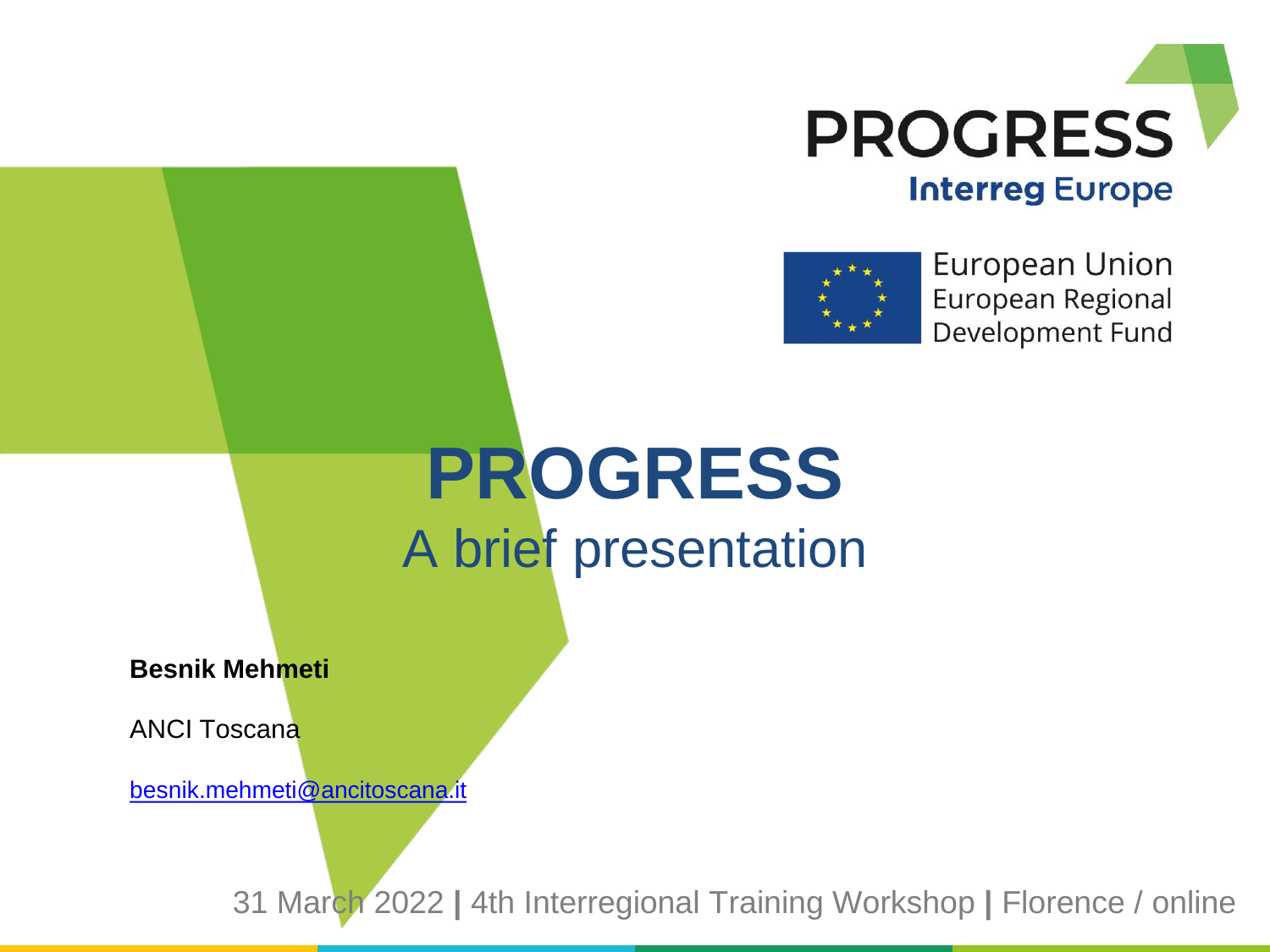### **PROGRESS** Some facts







Copyright: Greenfleet Australia

Biodiversity involves 8 million plant and animal species, the ecosystems that house them, and the genetic diversity among them.

An estimated 80% of the original forest that covered the Earth 8,000 years ago has been cleared, damaged or fragmented.

Some experts assess the rate at which species are becoming extinct at 1,000 to 10,000 times higher than the natural rate would be.

A sample of 23 common farmland birds and 24 common woodland birds monitored in 18 European countries show a decline in numbers by 71% between 1980 and 2002.

Within the next 10 years, one out of every four known species may have been wiped off the planet.

It would take 1.6 Earths to meet the demands that humans make on nature each year.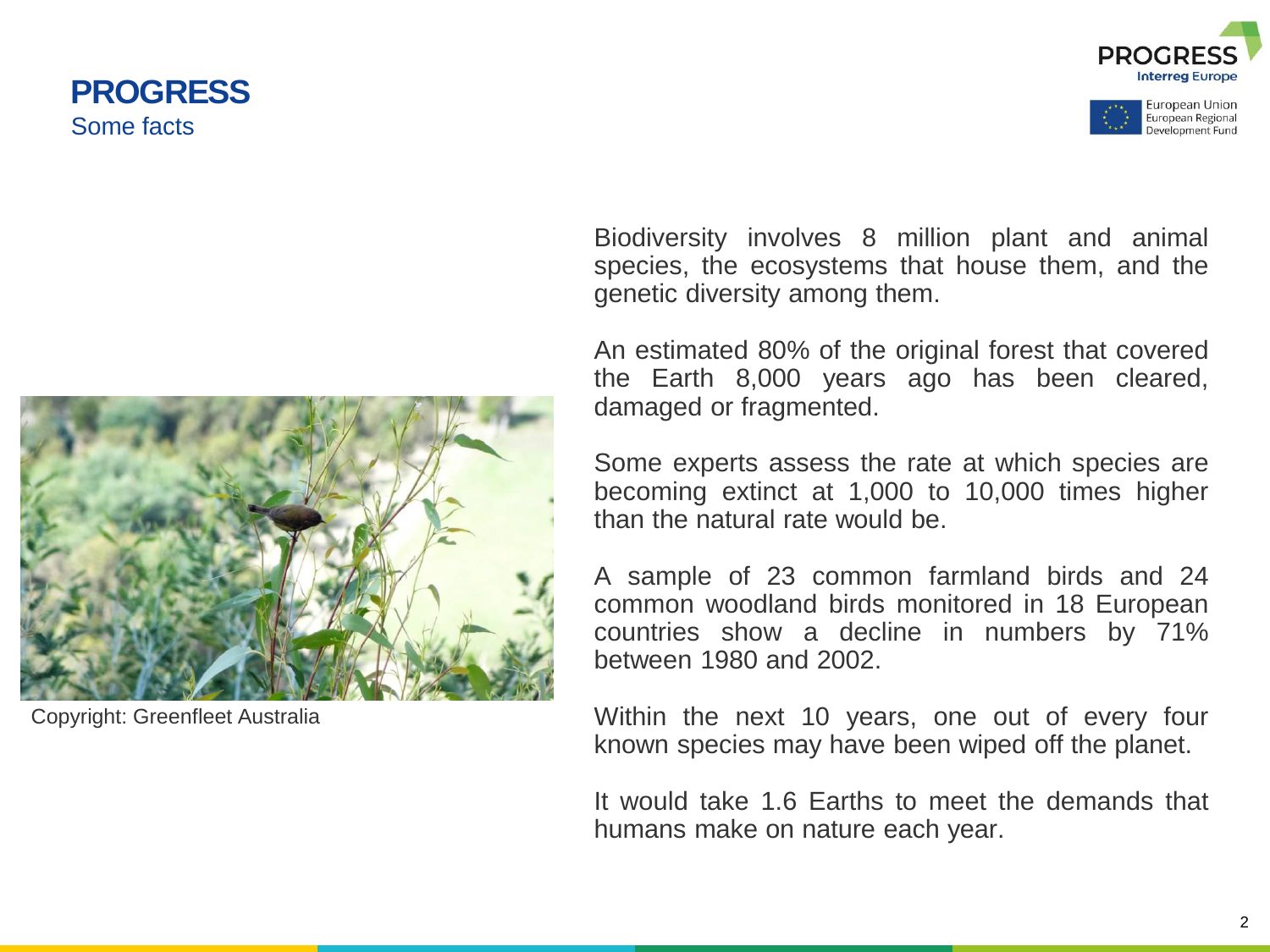





### To improve the implementation of the regional policies and strategies dedicated to the conservation of biodiversity and ecosystem services, through policy learning and capacity building activities.

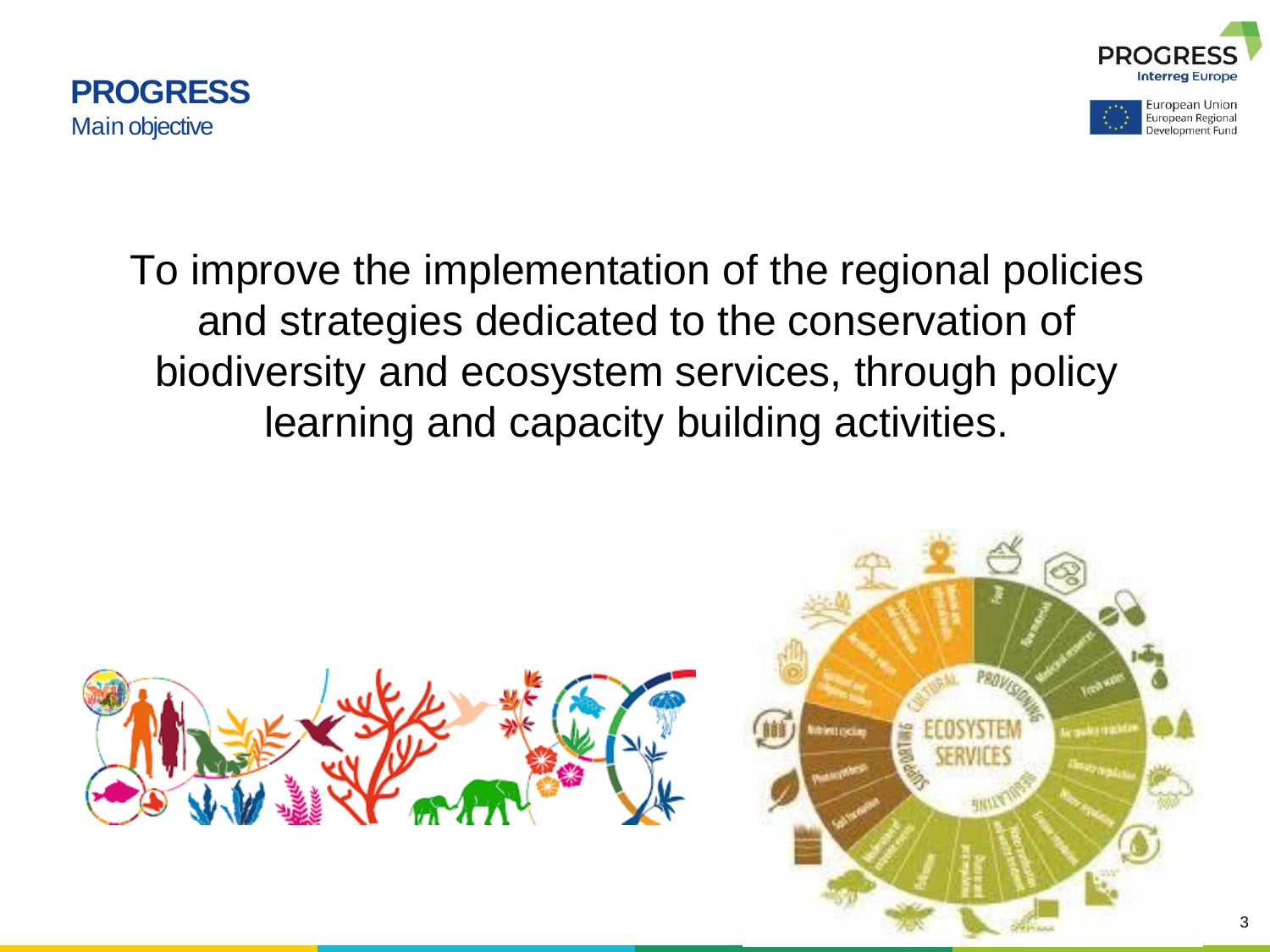





# What policy instruments does the project address? Regional Biodiversity Strategy of the Tuscany Region 2015-2020 **Operational Programme "Growth and Employment" 2014-2020** Regional Planning Guidelines (RPGs) for the Greater Dublin Area 2010-2022 **Environmental and Energy Efficiency Operational Programme ERDF Regional Operational Programme 2014-2020 of Catalunia Region** Large Infrastructure Operational Programme 2014-2020 - Romania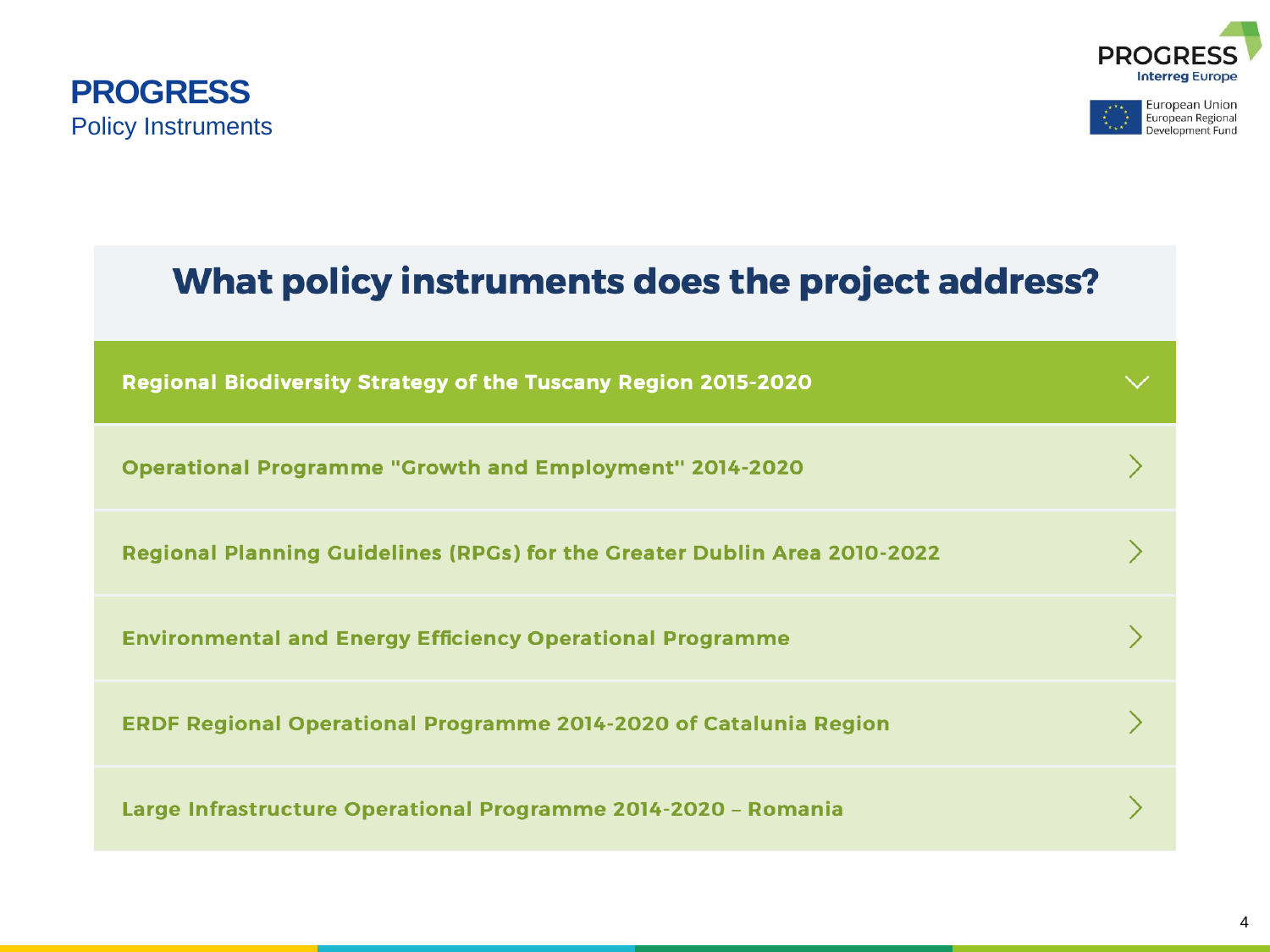



European Regional Development Fund

Interregional learning is based on the exchange of experience on the ways partners protect and value biodiversity and ecosystem services

> **Costs and benefits of ecosystem services derived from land use.**

**Horizontal integration of the ecosystem concerns into sectoral policies and plans**



**Landscape governance for economic and environmental sustainability.**

**Innovative financial and marketing mechanisms for payment for ecosystem services.**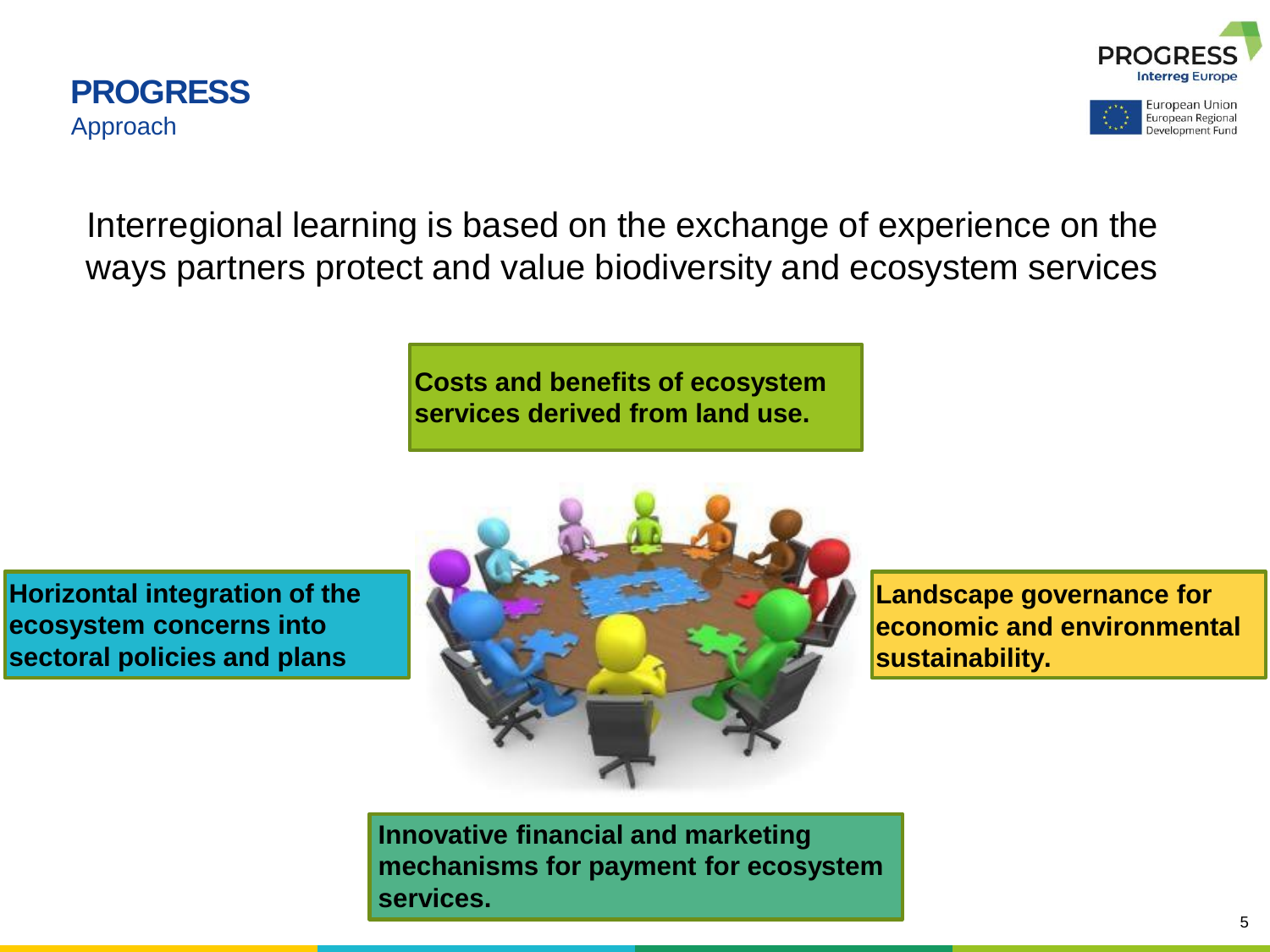

European Union European Regional Development Fund

Interregional cooperation is built around two main phases:

- the interregional learning process (three years),  $\blacktriangledown$ including the design of the action plans for each policy instrument tackled.
- the monitoring of the implementation of the action plans (one year) developed by the partners in the 1st phase.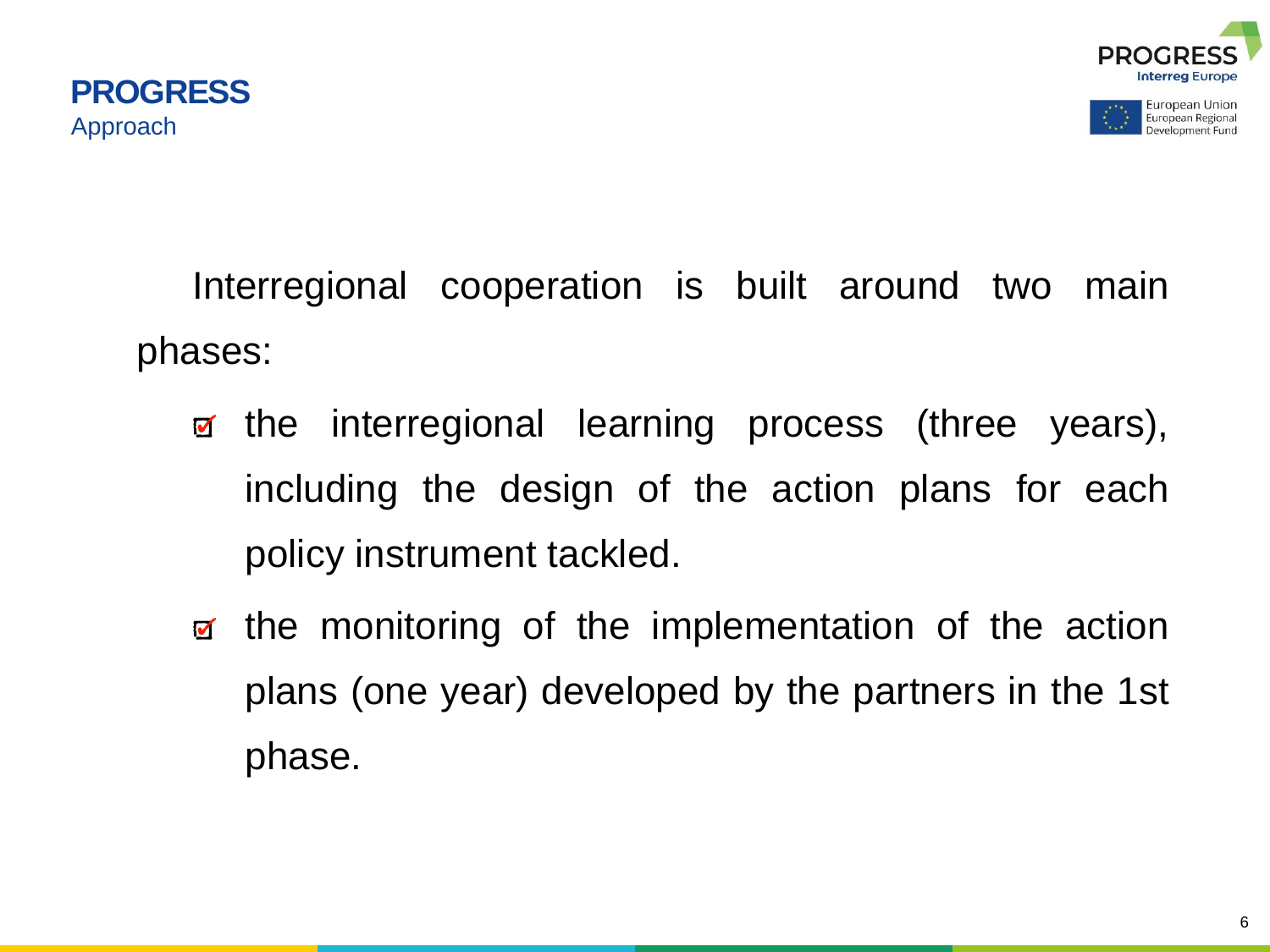



European Union European Regional Development Fund

- ANCI Toscana IT
- Riga Technical University LT  $\blacktriangledown$
- Eastern & Midland Regional Assembly IE  $\blacktriangledown$
- Tolna County Development Agency HU  $\blacksquare$
- CREAF (Ecologic Research and Forestry Applications  $\blacksquare$ Centre) - ES
- g University of Craiova RO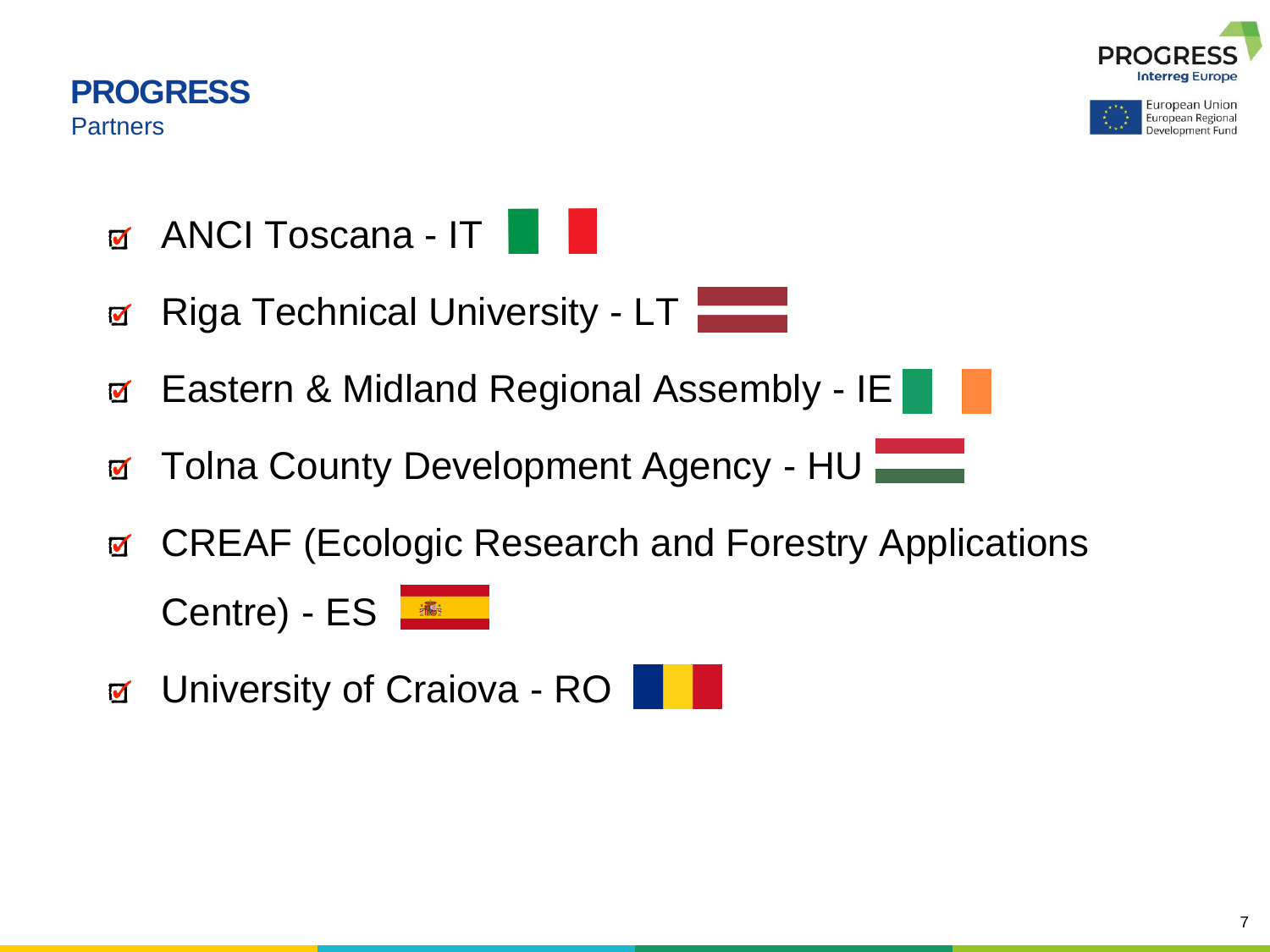#### **PROGRESS Partners**